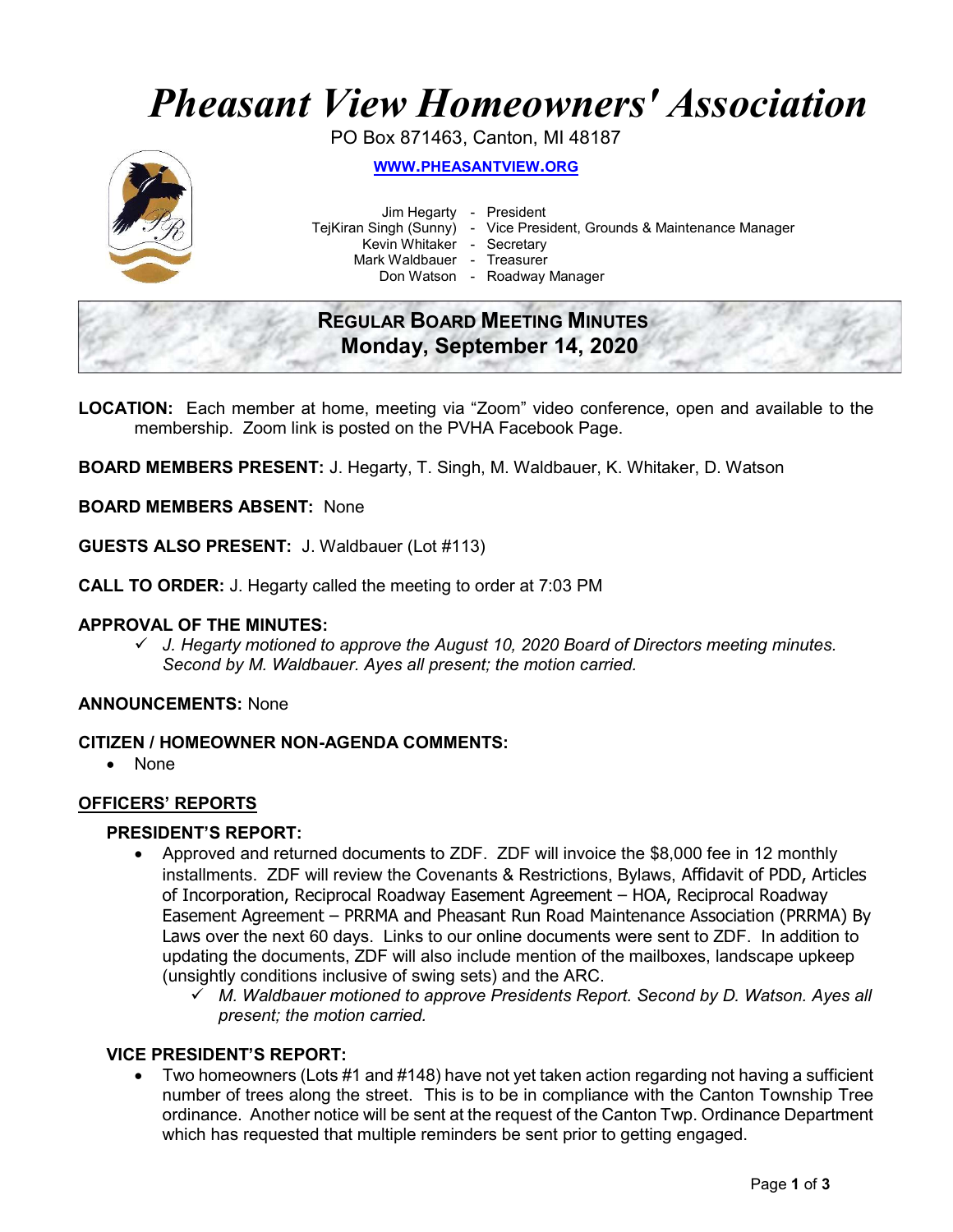- Homeowners at Lot #134 (46733 Southwick) have taken action to start the clean up their overgrown landscaping.
	- $\checkmark$  J. Hegarty motioned to approve Vice Presidents Report. Second by M. Waldbauer. Ayes all present; the motion carried.

# SECRETARY'S REPORT:

• No report.

# TREASURER'S REPORT:

- M. Waldbauer completed the Workers Compensation audit. Historically PVHA has received a rebate. If issued it should be received in a month.
- There has been an increase in the number of requests for assessment payment verifications.
- Water expenses are running very close to budget. To date we are 90.7% spent to the budget. The irrigation system has been shut down with the anticipation that rain will be sufficient enough to keep the landscaping watered.
- M. Waldbauer has filed our annual report with the State of Michigan to maintain our nonprofit corporation license. This license allows Pheasant View HOA the ability to legally collect, sue, and apply liens as needed.
	- $\checkmark$  J. Hegarty motioned to approve the Treasurer's Report. Second by D. Watson. Ayes all board members present; the motion carried.

# DIRECTOR and COMMITTEE REPORTS

## ROADWAY MANAGER'S REPORT:

- Homeowners have been complaining that the trees were pruned excessively prior to the repair of the road. The trees were trimmed to accommodate the large milling equipment. The removed tree branches will be picked up by the contractor. A notification will be sent to the homeowners via Facebook on how to repair those trees that were pruned. The other two subs were also impacted by the pruning of the trees in areas where road work was performed.
- The next PRRMA meeting has not yet been scheduled.
- The PRRMA FY-2020 3rd quarter payment was processed via "bill pay" from the HOA's checking account at Bank of America on September 20, 2020. Waldbauer learned from Watson that the payment was received made out to "The Charter Township of Canton" and not negotiable. Watson hand delivered a second replacement check to the township Treasurer's office. According to BOA representatives, an agreement between all local banks and the township require all electronic bill payments addressed to 1150 S. Canton Center Road to be made payable to the township. A second trial check is being processed.
- As a result, PRRMA did not receive the payment by its due date, September 30, and a late fee was charged. No decision to rescind the late fee has yet been made.

## ARCHITECTURAL REVIEW COMMITTEE (ARC):

 Although roof work had been performed at Lot #41, 46756 Overhill, no formal request was made to ARC. J. Hegarty sent emails and postal letters to the homeowner on record.

## SUBDIVISION COMMUNICATION COORDINATOR'S REPORT:

- J. Waldbauer announced the Go Daddy account is now up and operational. Emails are now being forwarded correctly to the Board.
- J. Waldbauer recommended that PVHA purchase a Zoom Subscription month to month for \$15.00 / month. A slight reduction is offered if an annual subscription is purchased, but we are unsure how long we will need to utilize Zoom calls.